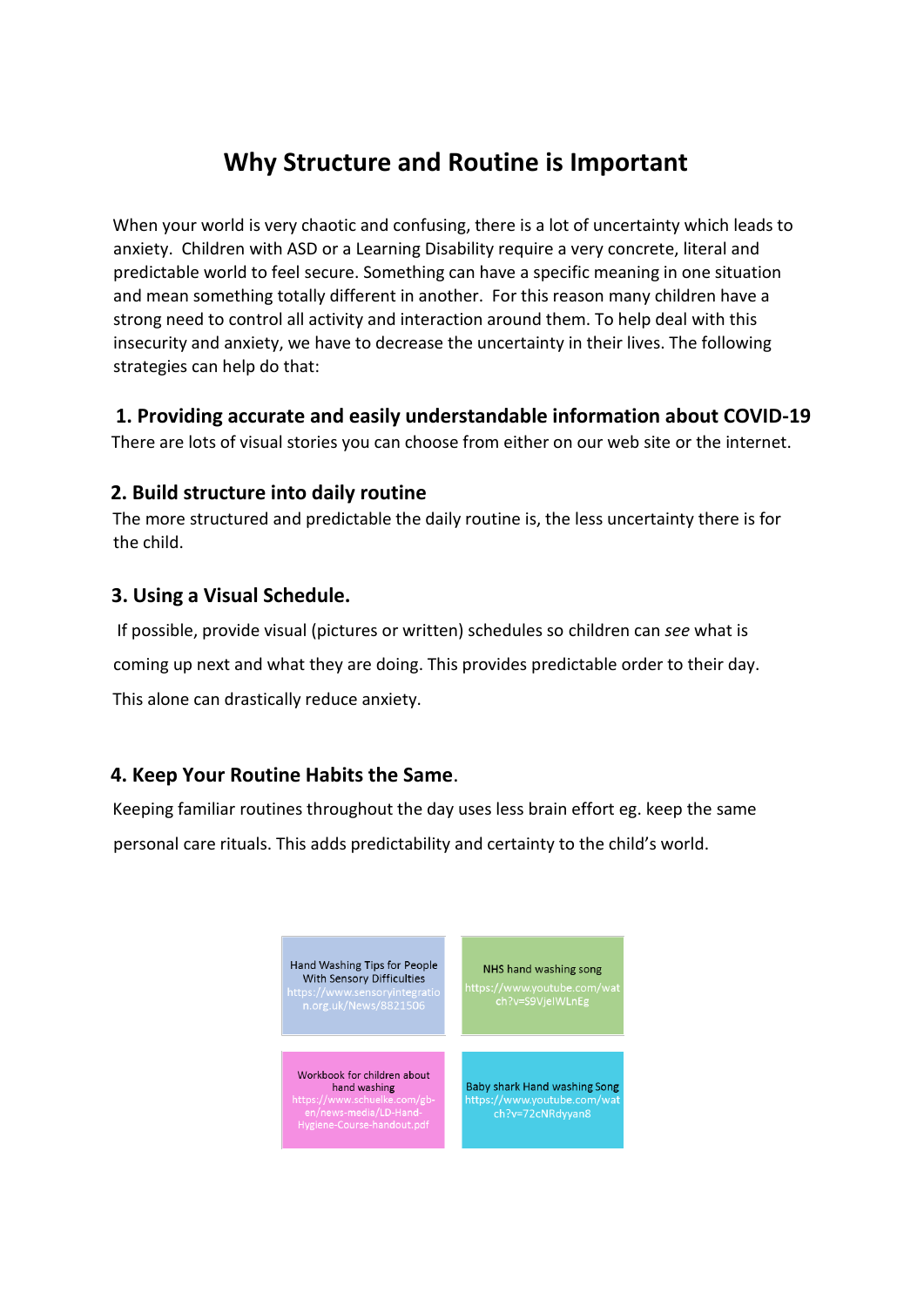### **5. Transitioning between Tasks**

Children with ASD or LD often have difficulty switching their brain activity between different tasks. They do much better if they have warnings or reminders when the one activity is ending and another is beginning, especially if the current activity is a favourite activity. To ease transition difficulties, try to:

 $\star$  ensure that the child always knows what will be coming up next (e.g. watch TV then



bath) - try using - *Now & Next Cards* 

 $\star$  give the child five, three, and one-minute reminders that the activity is going to end and they will move on to the next activity. Use timers if it helps.





[https://l.ead.me/bbTE3n?fbclid=IwAR0v2tMb8KiDBSRH1jvW4B4xNnR7HEGadMt4hE5](https://l.ead.me/bbTE3n?fbclid=IwAR0v2tMb8KiDBSRH1jvW4B4xNnR7HEGadMt4hE5wNPc55%20) [wNPc55](https://l.ead.me/bbTE3n?fbclid=IwAR0v2tMb8KiDBSRH1jvW4B4xNnR7HEGadMt4hE5wNPc55%20) [Mhc\\_lgzzPaeIxE](https://l.ead.me/bbTE3n?fbclid=IwAR0v2tMb8KiDBSRH1jvW4B4xNnR7HEGadMt4hE5wNPc55Mhc_lgzzPaeIxE)